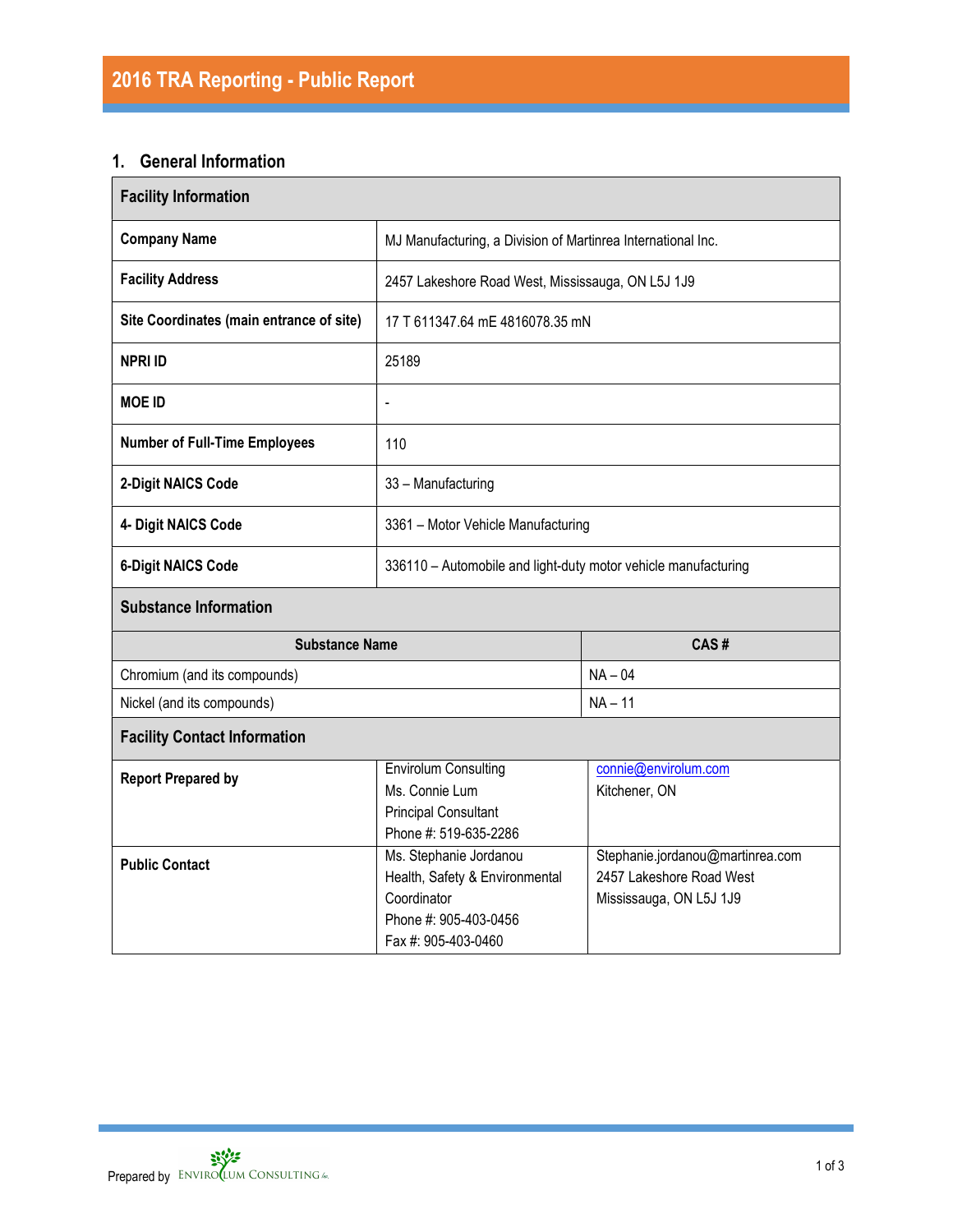## 2. Toxic Substance Accounting Summary

Facility-wide Amounts of Toxic Substances Reported for 2016:

| <b>Substance Name</b>        | Used      | <b>Created</b>           | <b>Contained In</b><br>Product* | <b>Release</b><br>to Air | Disposed /<br><b>Recycled</b> |
|------------------------------|-----------|--------------------------|---------------------------------|--------------------------|-------------------------------|
| Chromium (and its compounds) | 10 to 100 | $\overline{\phantom{a}}$ | 10 to 100                       | $0$ to 1                 | 10 to 100                     |
| Nickel (and its compounds)   | 10 to 100 | $\overline{\phantom{a}}$ | 10 to 100                       | $0$ to 1                 | 1 to 10                       |

NOTE: Units are expressed in tonnes, unless otherwise indicated. '-- ' indicates not applicable. \*lack of data available

## 3. Quantification Comparison to Previous Year

#### 3.1 Chromium (and its compounds)

|                                 | <b>Unit</b> | 2016                     | 2015      | Change<br>(Unit)     | Change<br>(%)     | <b>Rationale for Change</b>                |
|---------------------------------|-------------|--------------------------|-----------|----------------------|-------------------|--------------------------------------------|
| Used                            | Tonnes      | 10 to 100                | 10 to 100 | $\downarrow$ 1 to 10 | 424.9             | Decrease in                                |
| Created                         | --          |                          | --        |                      | --                | purchase/production of<br>stainless steel. |
| <b>Contained In Product</b>     | Tonnes      | 10 to 100                | 10 to 100 | $\downarrow$ 1 to 10 | 427.3             |                                            |
| Release to Air                  | Tonnes      | $0$ to 1                 | $0$ to 1  | $\downarrow$ 0 to 1  | $\downarrow$ 12.2 |                                            |
| Release to Water                | --          | $\overline{\phantom{a}}$ | --        |                      | --                |                                            |
| On-site Disposal                | --          |                          | --        |                      | $-$               |                                            |
| <b>Transferred for Disposal</b> | --          |                          |           |                      |                   |                                            |
| Transferred for<br>Recycling    | Tonnes      | 10 to 100                | 10 to 100 | $\downarrow$ 1 to 10 | $\sqrt{20.4}$     |                                            |

### 3.2 Nickel (and its compounds)

|                                 | <b>Unit</b> | 2016      | 2015      | Change<br>(Unit)     | Change<br>(%)            | <b>Rationale for Change</b>                |
|---------------------------------|-------------|-----------|-----------|----------------------|--------------------------|--------------------------------------------|
| Used                            | Tonnes      | 10 to 100 | 10 to 100 | $\downarrow$ 1 to 10 | 424.9                    | Decrease in                                |
| Created                         | --          |           | --        |                      | $\overline{\phantom{a}}$ | purchase/production of<br>stainless steel. |
| Contained In Product            | Tonnes      | 10 to 100 | 10 to 100 | $\downarrow$ 1 to 10 | 427.3                    |                                            |
| Release to Air                  | Tonnes      | $0$ to 1  | $0$ to 1  | $\downarrow$ 0 to 1  | $\downarrow$ 12.2        |                                            |
| Release to Water                | --          | $-$       | --        |                      | $\overline{\phantom{a}}$ |                                            |
| On-site Disposal                | --          |           |           |                      | --                       |                                            |
| <b>Transferred for Disposal</b> | --          |           |           |                      | --                       |                                            |
| Transferred for<br>Recycling    | Tonnes      | 1 to 100  | 1 to 10   | $\downarrow$ 1 to 10 | 420.4                    |                                            |

## 4. Objectives

MJ Manufacturing prides itself on technological innovation in order to produce high quality products in an environmentally responsible manner. We will strive to optimize the use and reduce the releases of Chromium and Nickel at the facility. Further, this plan will determine the technical and economic feasibility of each option to determine which, if any, are viable for implementation at this time.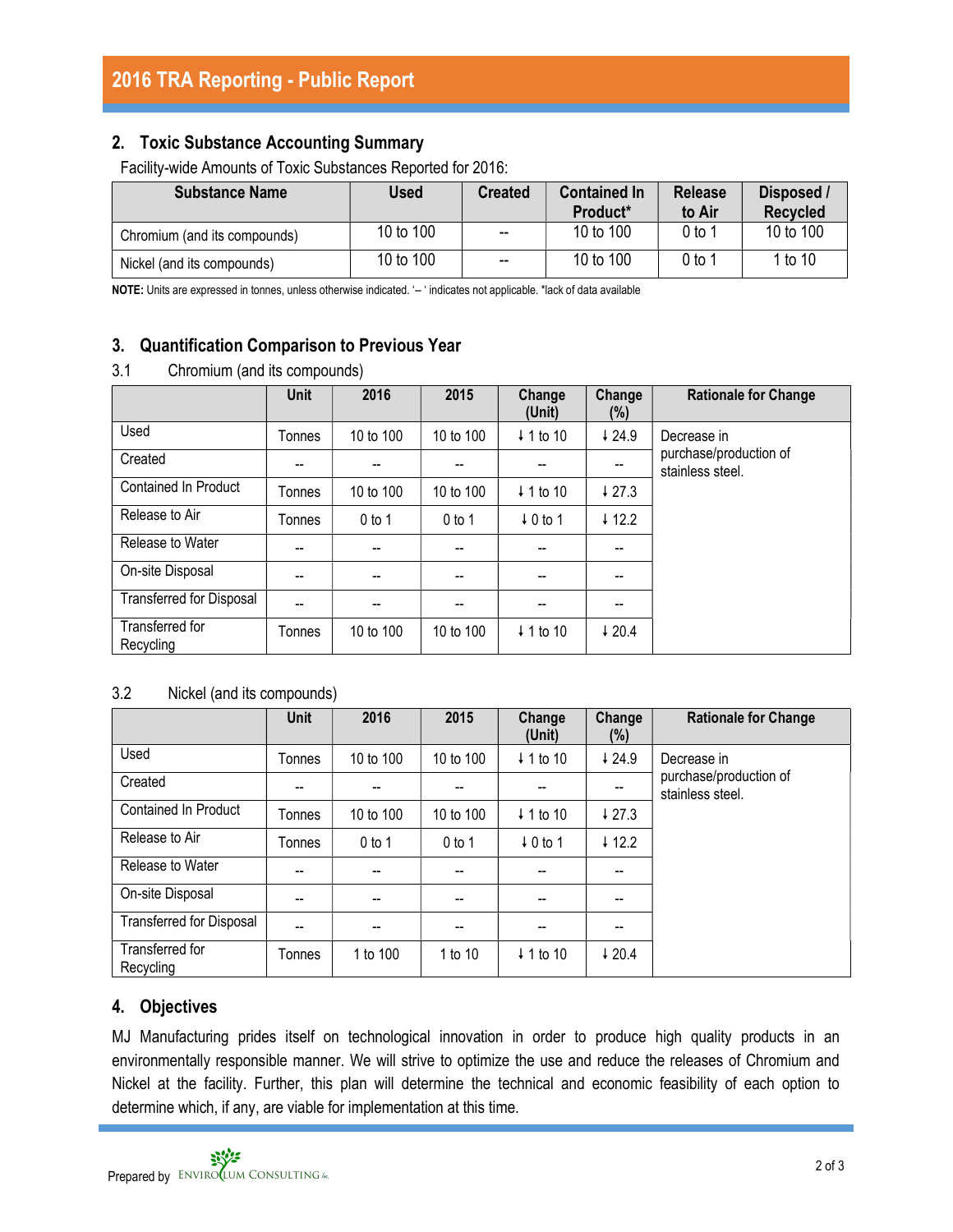# 2016 TRA Reporting - Public Report

#### 5. Progress in Implementing Plan

This section does not apply since no feasible reduction options are available for implementation at this time.

For information on on-site releases from the facility, as well as disposal and off-site recycling information please refer to National Pollutant Release Inventory's website: http://www.ec.gc.ca/inrp-npri/.

As of  $\ln \alpha$  7 2017, I, Todd Lavigne, certify that I have read the reports on the toxic substance reduction plans for the toxic substances referred to below and am familiar with their contents, and to my knowledge the information contained in the reports is factually accurate and the reports comply with the Toxics Reduction Act, 2009 and Ontario Regulation 455/09 (General) made under that Act.

Chromium (and its compounds) Nickel (and its compounds)

**Todd Lavigne** 

**Assistant General Manager MJ Manufacturing**